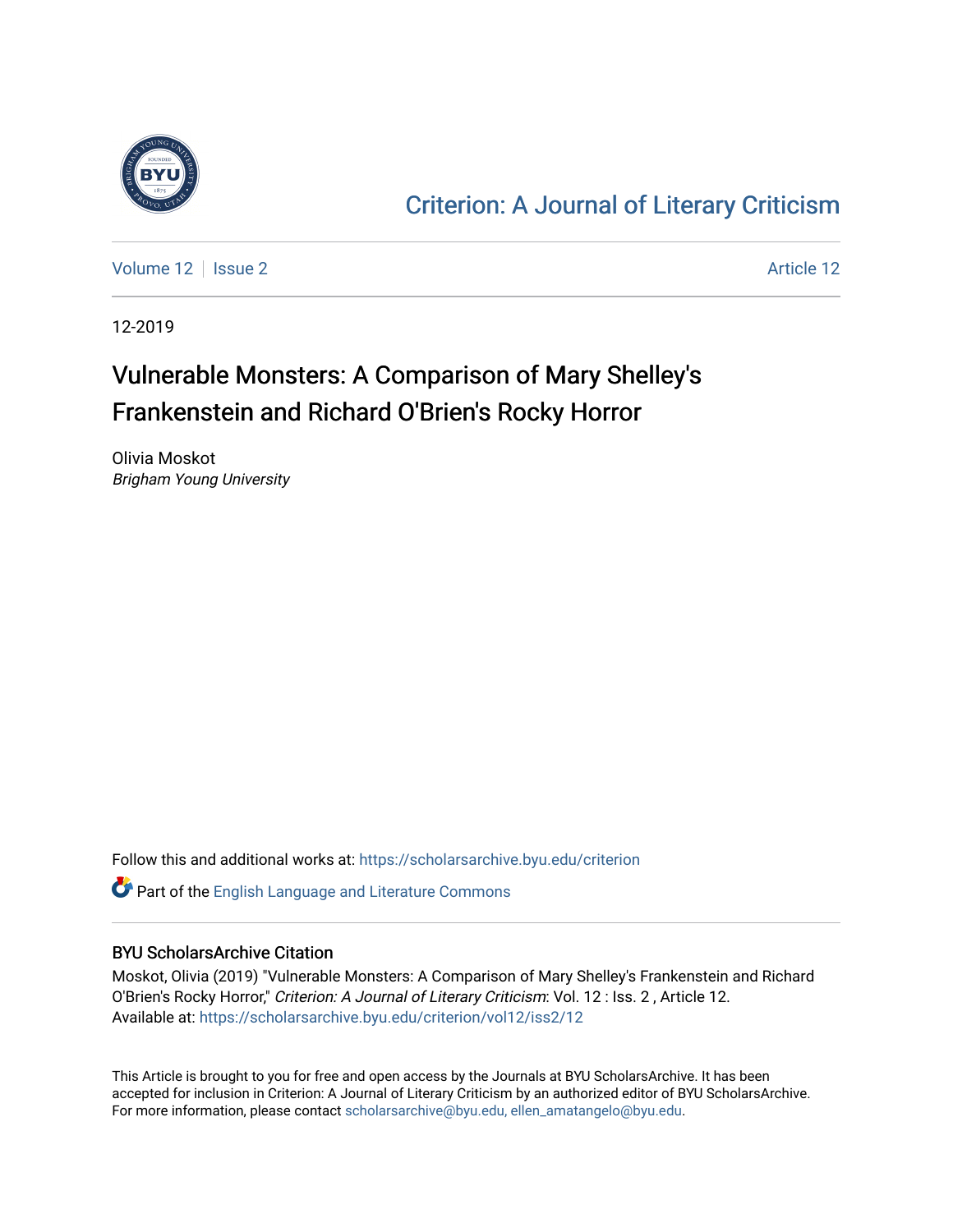# Vulnerable Monsters

*A Comparison of Mary Shelley's Frankenstein and Richard O'Brien's Rocky Horror*

*Olivia Moskot*

Richard O'Brien's film, *The Rocky Horror Picture Show* (1975), much like Mary Shelley's gothic novel *Frankenstein* (1818), continues to be culturally relevant and publicly celebrated year after year. Yet, *The Rocky Horror Picture Show* (or *Rocky Horror*) has received little scholarly attention as the persistently successful work of adaptation that it is. Furthermore, when discussing the many film and play adaptations of Mary Shelley's *Frankenstein*, some scholars wrongfully cast *Rocky Horror* aside as a mere parody, or reduce the musical to the status of a "cult" flick. Shaun Soman is one of the few scholars who has thoroughly studied the musical's thematic ties to Shelley's *Frankenstein* and argues in favor of its validity as an adaptation. Through this paper, I will contribute my research pertaining to both *The Rocky Horror Picture Show* and Mary Shelley's *Frankenstein* in order to expound upon the benefits available to scholars who choose to view *Rocky Horror* as a serious adaptation rather than as a mere parody of *Frankenstein*. In establishing a viable connection between the film and the novel through the themes of horror, outrage, and, ultimately, vulnerability, I hope to show the relevance of—and possibilities that remain for—Mary Shelley's *Frankenstein*  in the world of adaptation. Additionally, I will demonstrate that *The Rocky*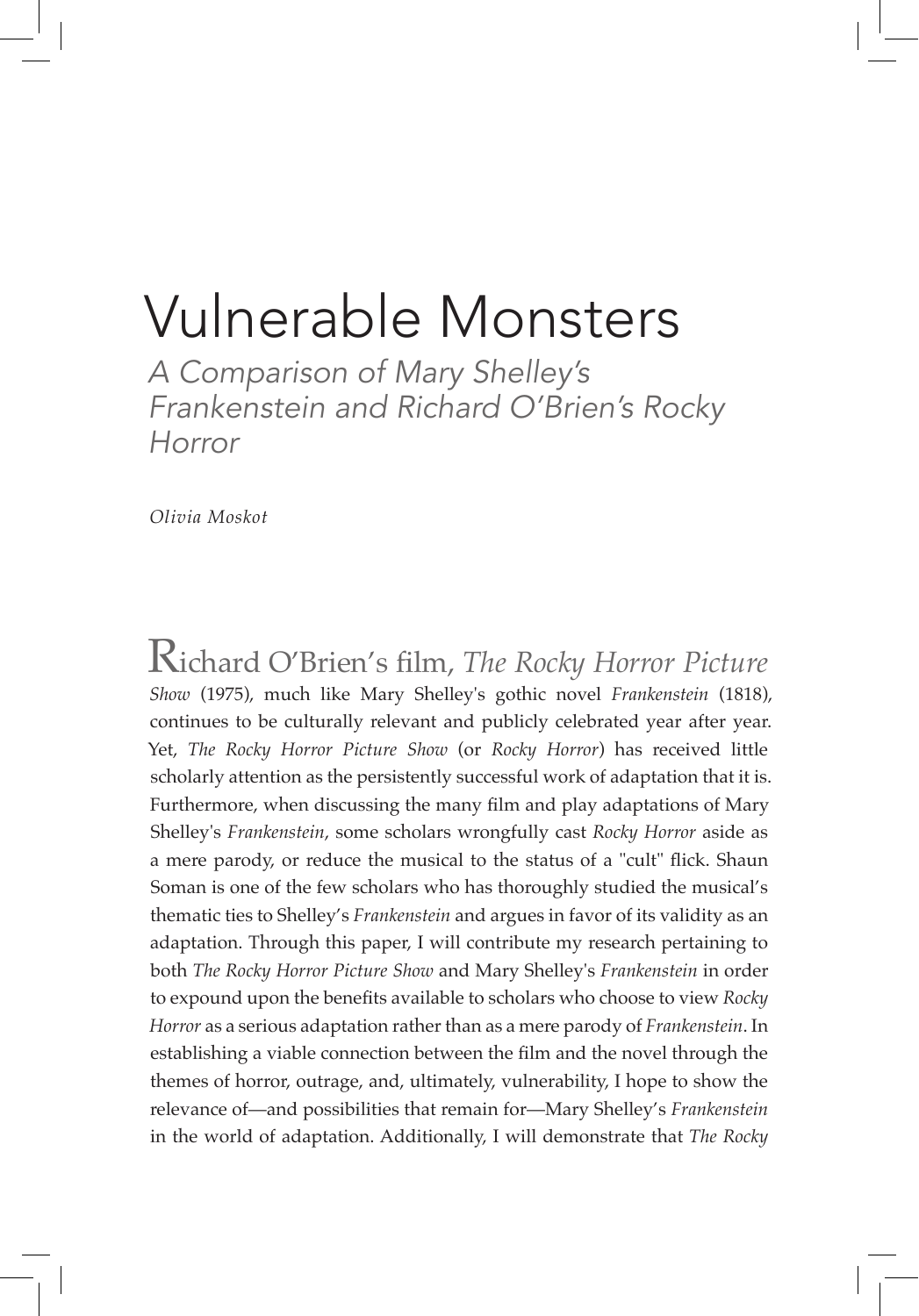*Horror Picture Show* is fully equipped with substance worthy of additional academic attention.

The project is a large one, as it is not only academia that contests categorizing *Rocky Horror* as an authentic adaptation of *Frankenstein* but many members of the pop culture community as well. For example, blogger for bookish.com, Natalie Zutter, published an article in 2014 detailing her favorite *Frankenstein* adaptations, ranking them from least to most faithful. First on the list, scoring a measly one out of ten: *The Rocky Horror Picture Show*. Zutter's review revealed that she was, as many viewers tend to be too distracted by the tights, lights, and guitars to see any substantial connection between *Rocky Horror* and *Frankenstein*. Zutter's post (which referenced a now inaccessible Tumblr blog as a reference) very briefly notes the most obvious shared point of plot before flippantly dismissing the film as a viable adaptation:

Dr. Frank-N-Furter, the fishnet-clad expat from "transsexual Transylvania," builds himself a muscular, sweet, dumb, golden boy sextoy in Rocky. But the Frankenstein allusions end there, unless you count Susan Sarandon's Janet, with her shrieks, as a sexually repressed Bride of Frankenstein… Even the song introducing Rocky, "I Can Make You a Man," can't really be applied to Shelley's text.

I will contest many of these sentiments later in this piece but have included the passage to demonstrate that the general dismissal of the show as adaptation clearly stretches beyond the world of academia. I assert, however, that even if one looks at the plot alone to determine *Rocky Horror*'s validity, there are many connecting points beyond the shared laboratory scene.

*Frankenstein* is the tale of a scientist named Victor Frankenstein, who pushes the boundaries of scientific exploration of his time. In the 19th century, technological and scientific advancement were progressing at an alarming rate—raising questions in the minds of good conservative Brittons such as: Is this progression unnatural? How far is too far? And, will God be lost as traditional ways of life are abandoned? In the novel, Frankenstein creates a man and brings him to life in his laboratory. He then abuses and neglects his creation and eventually becomes determined to physically destroy him. His plight to do so, however, is unsuccessful. He dies, leaving a young man by the name of Robert Walton as a witness to his story. Walton, who may have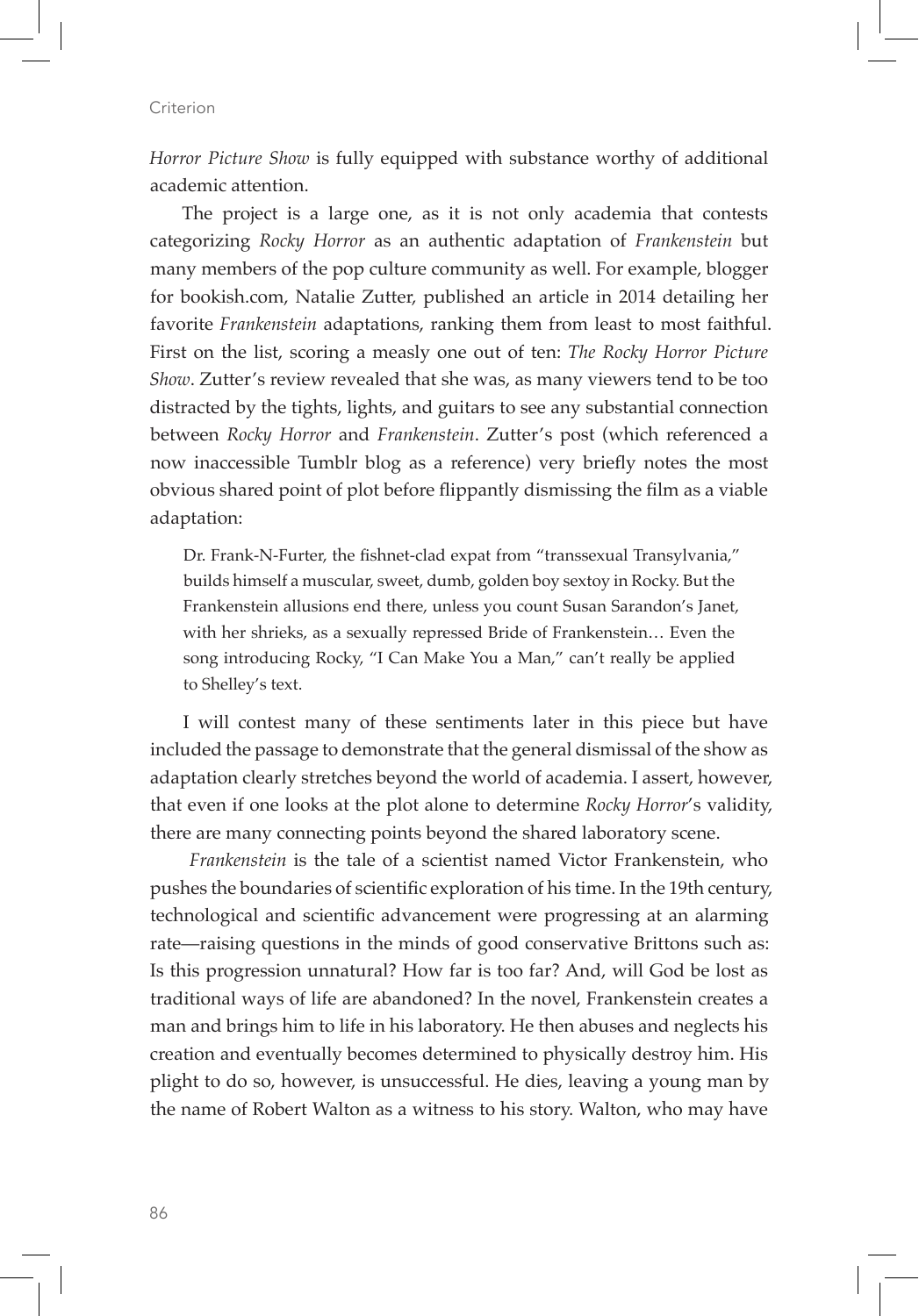been tempted to walk a similar path of extremism before his interactions with Dr. Frankenstein, instead receives a timely warning.

*The Rocky Horror Picture Show* is the story of an alien, transexual scientist named Frank 'n' Furter (Frank), who pushes the boundaries of scientific and sexual exploration of his time. In 1970s America, technological and scientific advancement were progressing at an alarming rate, raising the same questions in the minds of good, conservative Americans as *Frankenstein* raised within its own primary audience: Is this progression unnatural? How far is too far? And, will God be lost as traditional ways of life are abandoned? In the film, Frank creates a man for the sole purpose of gratifying his own lust and brings him to life in his laboratory. Frank's plan to continue his plight toward complete physical gratification is cut short, however. He is struck down by fellow aliens and his creature dies as well, leaving Brad and Janet as witnesses to his story. Brad and Janet, who may have been tempted to walk a similar path of extremism before their interactions with Frank 'n' Furter, instead, like Walton, receive a timely warning.

Laying the plot of each work one beside the other in this fashion allows audiences to recognize that they clearly share, at the very least, the same basic scaffolding when it comes to their plot. But, if *Rocky Horror* is an adaptation of *Frankenstein*, why are there so many obvious deviations apart from the primary skeletal structure? In order to answer this question, audiences must clearly understand the purpose and ultimate function of an adaptation.

Currently, there exists a widespread and fundamental misunderstanding of what constitutes a work as an adaptation. This is quite possibly the greatest barrier *Rocky Horror* faces as it fights for general recognition as the legitimate adaptation of *Frankenstein* that it is. True, *Rocky Horror* is hardly an exact replica of its mother text, but this is hardly grounds for its disqualification as adaptation. According to Linda Hutcheon and Robert Stram, who are both leading scholars in the field of adaptation studies, audiences should resist the urge to determine the validity of a work of adaptation based solely upon its fidelity to the original material's text or content. In the introduction of his book *Literature through Film*, Stram claims that to create an exact duplication of any work of art through a different medium is impossible and even undesirable. Hutcheon argues similarly in the first chapter of her own book *A Theory of Adaptation*. She asserts that adaptation is far more than a simple process of reproduction and instructs her readers that "[a]daptation is repetition, but repetition without replication" (Hutcheon 7). Hutcheon and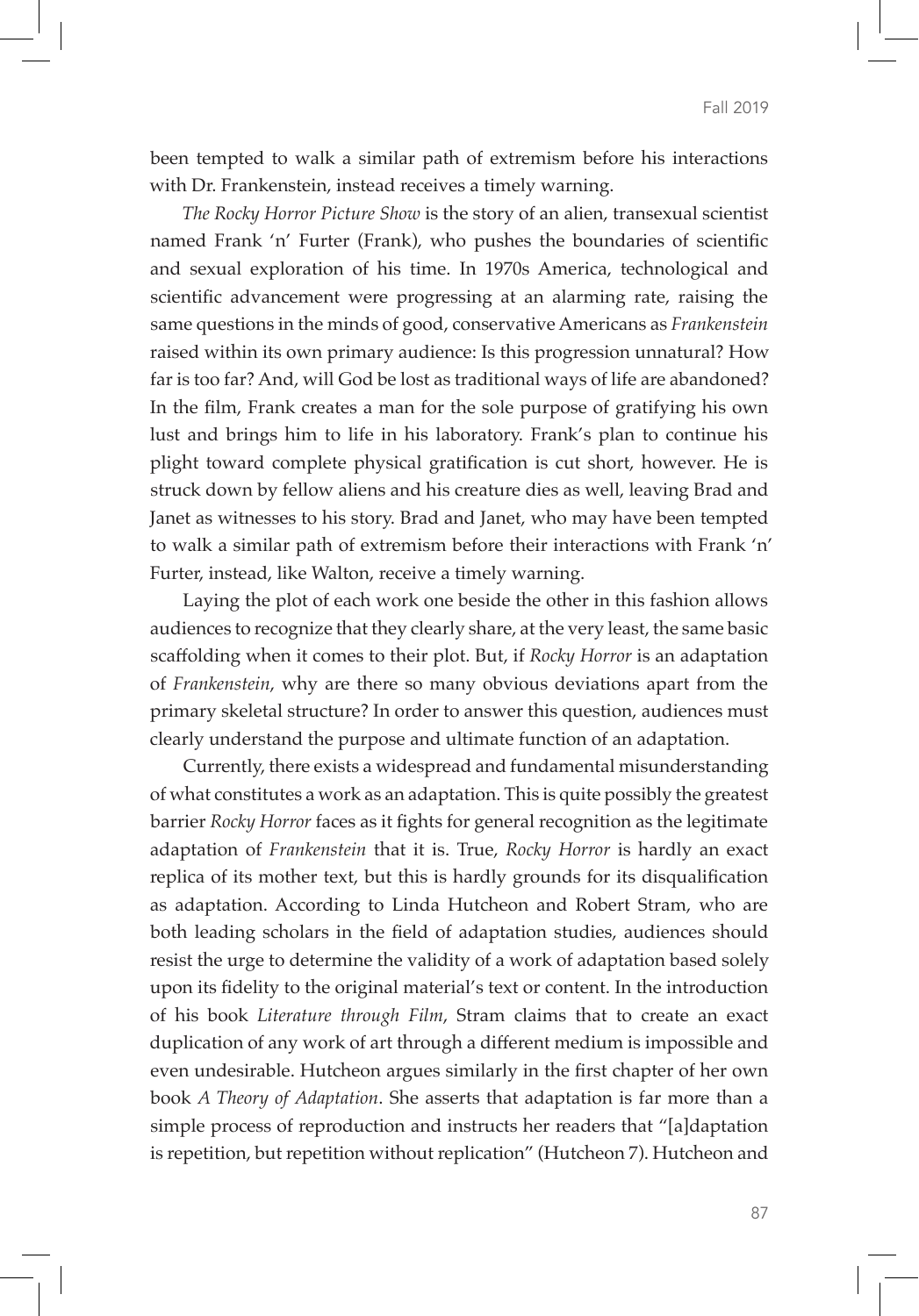Stram, independently of one another, push audiences toward the same more nuanced and comprehensive method of evaluating works of adaptation, one which prioritizes capturing the unique moods and concepts of the original piece over strict commitment to duplication of story, characters, or text. The critically defined concept of adaptation demands that a work of adaptation encompass the heart and the soul of the original piece rather than allowing it to simply borrow the original work's body and imitate its movements. Adaptation understood in this way opens the door for academics and everyday audiences alike to accept the validity of the radically sexual, rock and roll, 20th century film known as *The Rocky Horror Picture Show* as an adaptation of the classic novel *Frankenstein*.

This could very well mean that an important part of an effective adaptation's work is to inspire a similar reaction from its audience that the original piece provoked in its own. Initially, reflecting with a contemporary mindset, audiences may be inclined to believe that *Rocky Horror* must have failed to achieve this goal. How could *The Rocky Horror Picture Show*, with its excessive immorality and seemingly senseless debauchery, provoke the same response as Mary Shelley's classic and beloved work of literature that modern readers have come to cherish and revere? To address this point, one need only turn to early reviews of Shelley's novel. Susan Tyler Hitchcock encapsulated a handful of reviews that exemplify *Frankenstein*'s general reception. Originally, critics said that *Frankenstein* indicated "'no lesson of conduct, manners, or morality" (75). It was called "'[a]n uncouth story . . . leading to no conclusion either moral or philosophical'" and "'[n]onsense decked out with circumstances and clothed in language highly terrific'" (74- 75). Any viewer of *Rocky Horror* can see the transferable potential of these reviews from the 1818 novel to its 1975 cinematic adaptation. Applying the definition of adaptation provided by Hutcheon and Stram, adaptations such as Kenneth Branagh's Mary Shelley's *Frankenstein* and Paul McGuigan's *Frankenstein* (starring James McAvoy and Daniel Radcliffe), which are traditionally interpreted as being truer renditions of the original *Frankenstein*, begin to lose their claim to authenticism. The original *Frankenstein* frightened and outraged its audiences. Therefore, in order to capture the spirit and effect of the original piece, any adaptation of the novel should shock and unnerve its audiences. Adaptations that merely replicate the original *Frankenstein*'s plot with updated costumes and upgraded digital effects will fail to affect desensitized audiences of the 20th and 21st century.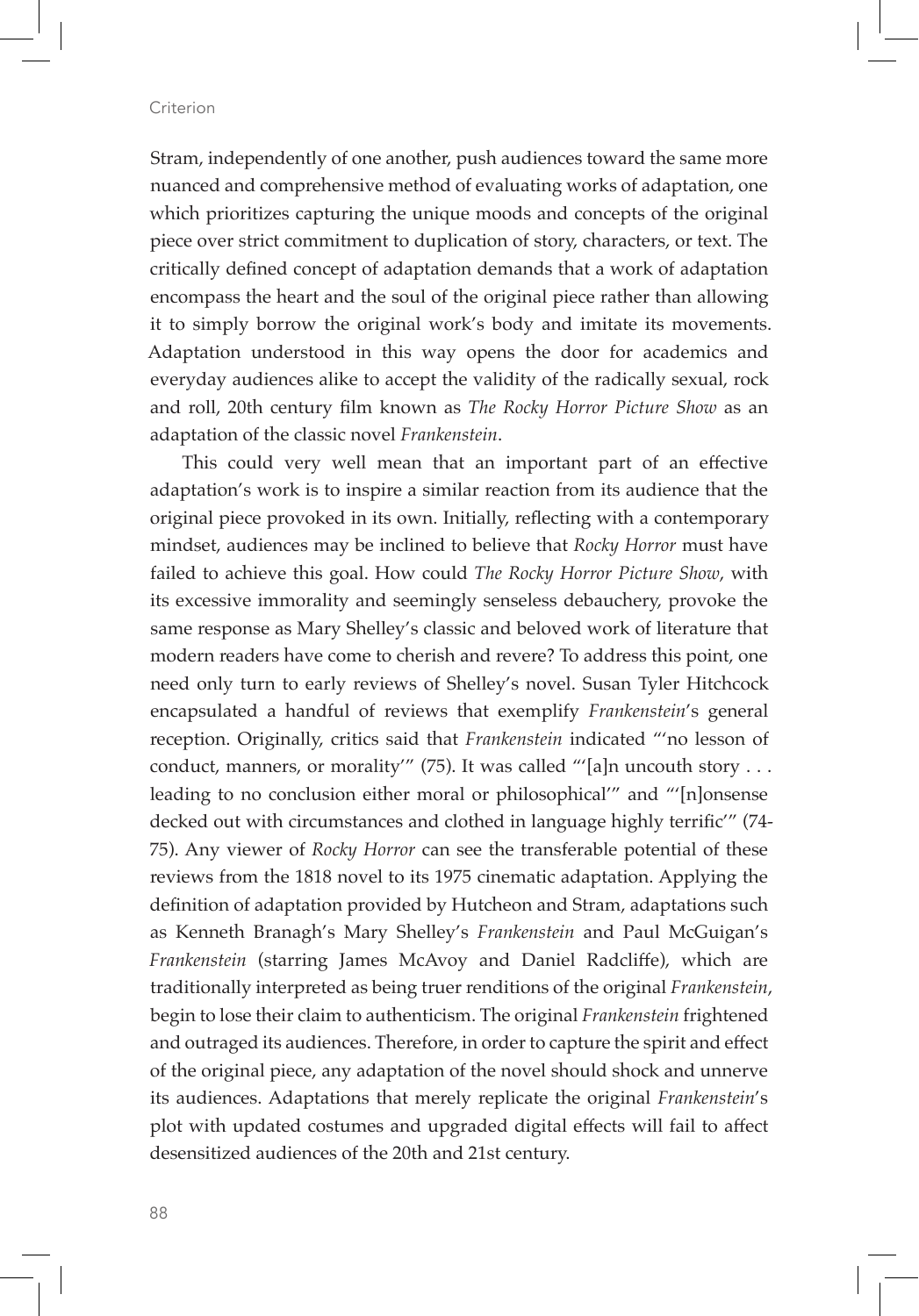*The Rocky Horror Picture Show* revives the scandalous mood of the text on which it is based simply by taking its most prevalent points and turning the volume up. Shaun Soman leans on Stram's concepts to explain that "*Rocky Horror* engages in a hypertextual process of 'selection' and 'amplification' to emphasize issues of gender-bending and 'playing god' within *Frankenstein*" (22). Simply put, Soman is indicating that O'Brian likely picked out (or selected) the most prominent parts of Shelley's original story and exaggerated (or amplified) these points until he was sure that modern day audiences would feel the intense, and even sensational, controversy embedded within them. Victor Frankenstein's character horrified and outraged primary audiences for a variety of reasons. For one, Somer points out Frankenstein assumed a role reserved for women in that he created and gave birth to new life in his womb-like laboratory. Audiences today, however, hardly notice the crime against gender Shelley has boldly committed. But even the most desensitized, radicalized viewer can not miss O'Brian's protagonist's obvious disregard for gender stereotypes and expectations as he confidently struts onto the stage, clad in a corset and stilettos, claiming his unique sense of gender and sexuality through rock and roll music. This is just a single example of Stram's "selection" and "amplification" techniques in action (Soman 23).

O'Brian goes through the process of selection and amplification numerous times through his film, putting the thrill back into this 19th century thriller. But if the story of *Frankenstein*, regarded primarily by most contemporaries as a celebrated horror novel, has lost its horror, then how does it continue to grasp the attention of readers hundreds of years later? What has prevented it from falling into the ranks of other once beloved and now forgotten tales? Christy Tyson, John F. Knowlton, Nel Ward, Dan Ward and Nicholas A. Salerno have raised those very same questions about O'Brien's work of adaptation. While each of these scholars attempt to answer this question with some semblance of sincerity, excluding Dan Ward, who "thought the film unredeemable and as pointless as a 'pet rock'" (62), none of them identify the real elixir of life sustaining O'Brien's work. Interestingly, it is the same elixir that supports Shelley's *Frankenstein*—vulnerability.

The themes of both horror and outrage certainly tie *Rocky Horror* and *Frankenstein* together, but the real heartstrings that attach one to the other is the film and the book's shared exploration of vulnerability. It is vulnerability that provides gravity to the chaos of both works. In *Frankenstein*, although Victor has the illusion of familial support (as well as societal support as an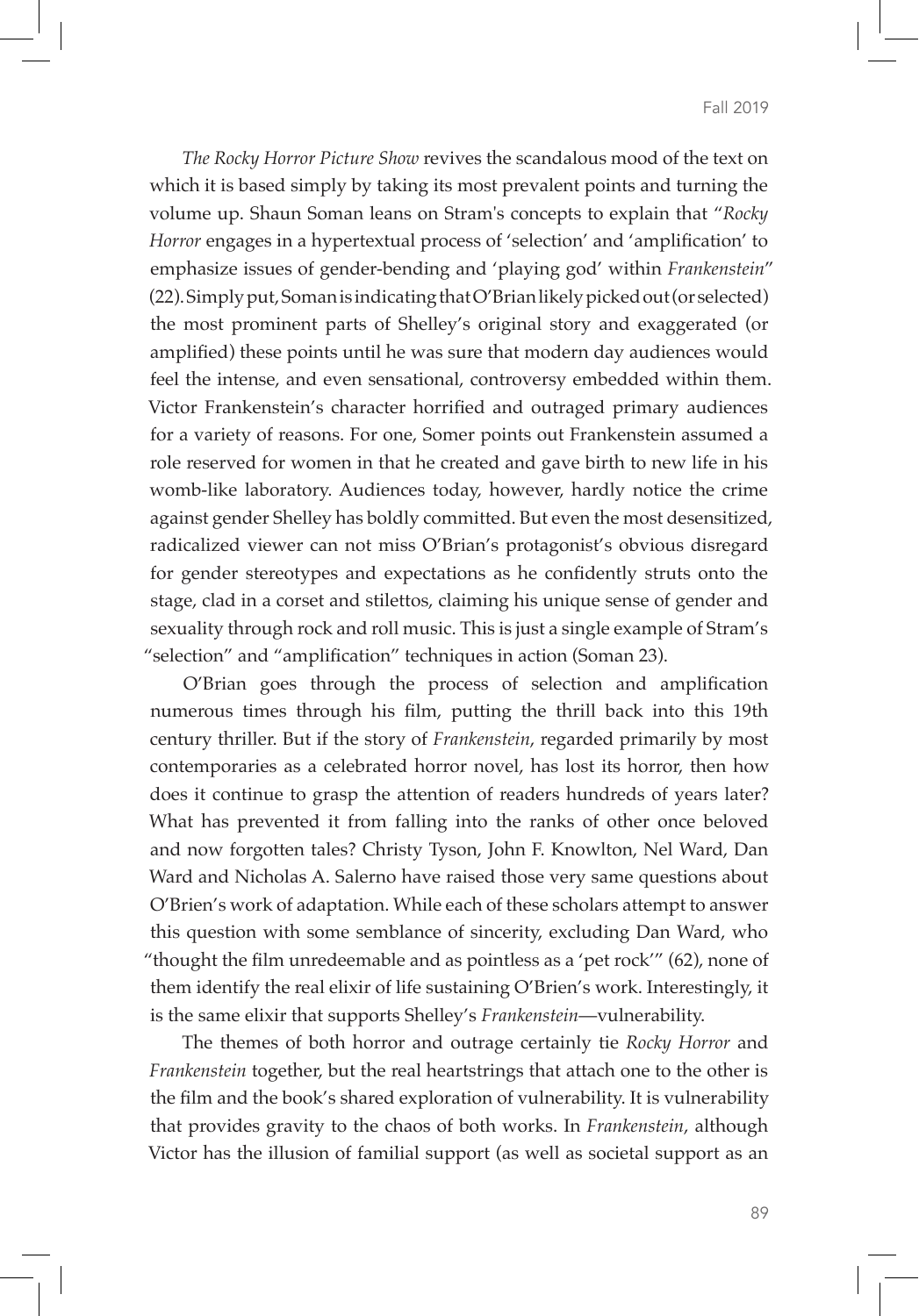intelligent, middle-class, white male), he is rendered vulnerable through his crimes against God. By usurping the power of giving and taking away life, Victor has broken one of the greatest unspoken moral laws of his time and, consequently, he discovers just how thin the chords of his safety net always were. He is vulnerable to the relative and ever evolving moral standards of his time. He is unable to obtain the mental, emotional, and practical help that he desperately needs, which was readily available to him before he crossed the ethical boundaries drawn by the moral conservatives of his day. He feels that he is powerless to speak about what he has done and what he has become.

Many members of the LGBTQ+ community confront a similar loss of community and consequential vulnerability when they reveal their sexuality. The history of homosexuality is deeply saturated in oppression, vulnerability, and violence. In the midst of the upbeat catchy rhythms and rhymes he sings, O'Brian's Frank 'n' Furter, who acts as an adapted Victor Frankenstein, reminds viewers of this history through the small pink triangle on his lab coat just above his heart. The pink triangle was "the insignia that identified homosexual inmates in the Nazi concentration camps" (320). Modernly, some members of the queer community wear the triangle as a symbol of gay pride; it cannot be separated from its loaded and painful history, nor is it intended to be separated from it. The "historical memory, refracted in the symbol of the pink triangle, has mobilized vigilance against contemporary oppression from queer bashings to antigay initiatives" (Jensen 320). So, as Shelley's Victor Frankenstein felt the need to force himself into secrecy after crossing conservative lines, O'Brian's Frank 'n' Furter wore the pink triangle to signal the experience of a similar vulnerability. On the surface, Frank 'n' Furter may seem to be shamelessly pursuing a shocking lifestyle, however, it is important to remember that Frank 'n' Furter's earthly abode is tucked away in the wilderness—hidden away from mainstream society. He is also, ultimately, killed for his lifestyle choices. The pink triangle foreshadows this fate. Just as Shelley was highly aware of the conservative sensitivities that rendered the progressive spirits of her era vulnerable, O'Brian shows the same quality of mindfulness. In order for the vulnerability in Shelley's *Frankenstein* to transfer effectively to O'Brien's adaptation, it had to be relevant to the vulnerabilities facing modern audiences: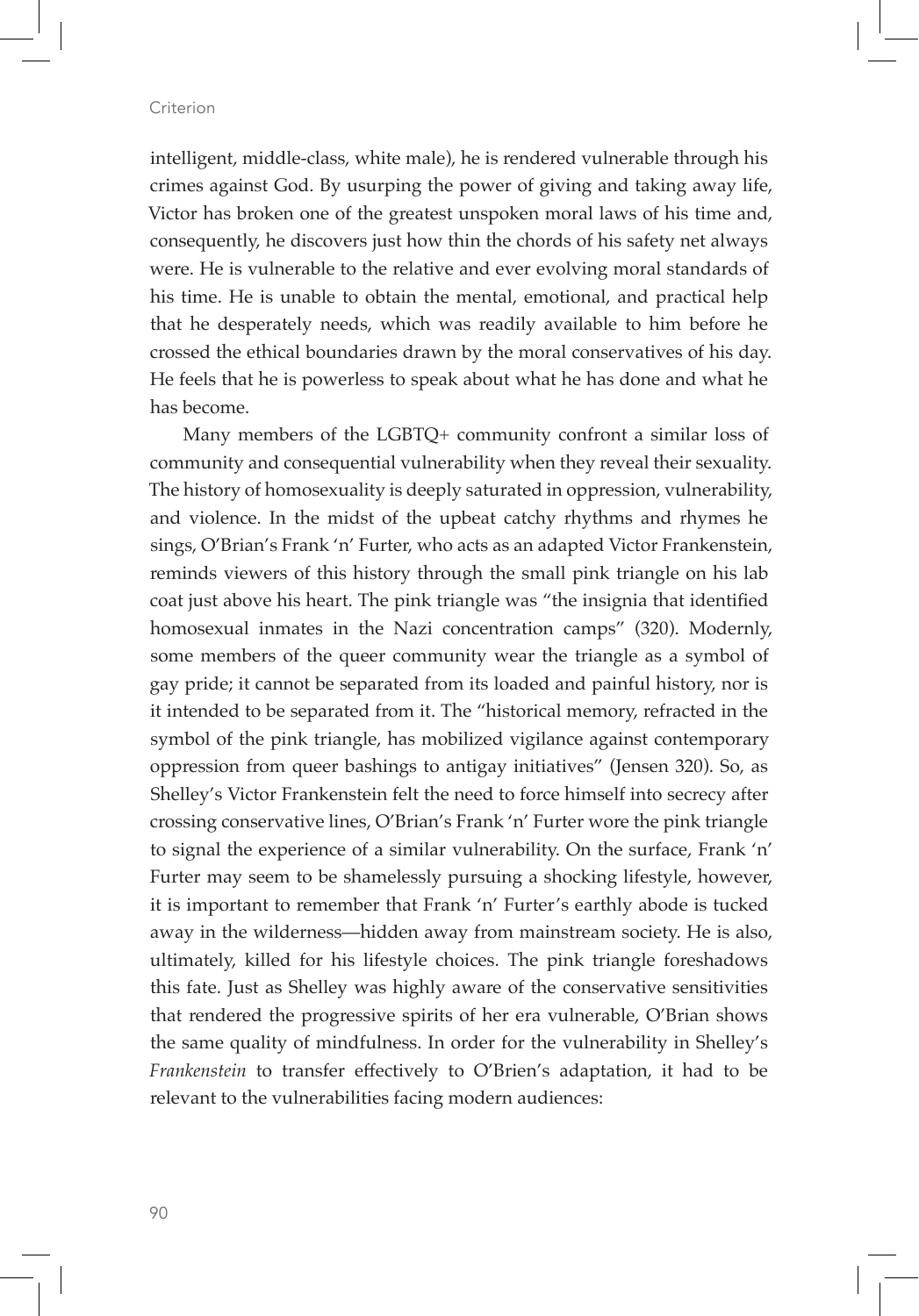As the American gay rights movement faced growing signs of conservative backlash in the mid-1970s, it drew ever more direct analogies to Nazi persecution as a means of galvanizing political support inside the community and outside of it. (Jensen 329)

Seeing as O'Brien's *Rocky Horror* debuted in 1975, his costume choices demonstrate acute cultural awareness. It also affirms that O'Brien is making conscientious decisions rather than merely throwing wigs and pearls at his characters to see what would stick. Though his show may be bright and flashy, O'Brien is clearly invested in creating meaning in his work, just as Shelley did in her own.

Furthermore, O'Brien and Shelley's creators are not merely subjected to the experience of vulnerability, and neither allow their scientists to escape it. Shelley's mad doctor is brilliant but naïve; he is set up to experience security and safety both in his family and in his society in general, but the shame and isolation he experiences as a result of his outrageous behavior leads to his eventual demise. O'Brien's Frank 'n' Furter is in a similar position of perceived security, as he is the leader of his people. However, even in an alien society, his lifestyle is deemed "too extreme" by his subordinates and he is killed. On the car ride that begins Brad and Janet's journey to Frank's castle, the radio plays the resignation speech of former United States President Richard Nixon. Nixon was a wealthy white man who, for a short time, held the most powerful position in the world, and, though he would have liked to have maintained that position, he was accused of obstruction of justice. One could say that, like Frank 'n' Furter, his subordinates deemed his lifestyle too extreme. His resignation speech playing in Brad and Janet's car alludes to the usurpation of Frank 'n' Furter by his followers and conveys the message that vulnerability inevitably accompanies the lives of all beings, regardless of how much power they appear to have. If any of Shelley or O'Brien's characters were set up to avoid some of the more crushing realities of vulnerability, it would have been Victor Frankenstein and Frank 'n' Furter. They were at the top of the totem pole and, still, they were taken down. But neither Shelley nor O'Brien stopped there. They went on to demonstrate that vulnerability can strike the lowest as well as the highest of all beings and confirmed that vulnerability tends to discriminate against the socially marginalized.

Frankenstein and Frank 'n' Furter's creations provoke sympathy and empathy from their prospective audiences precisely because of the intense reality of their vulnerability. First, they represent the vulnerability that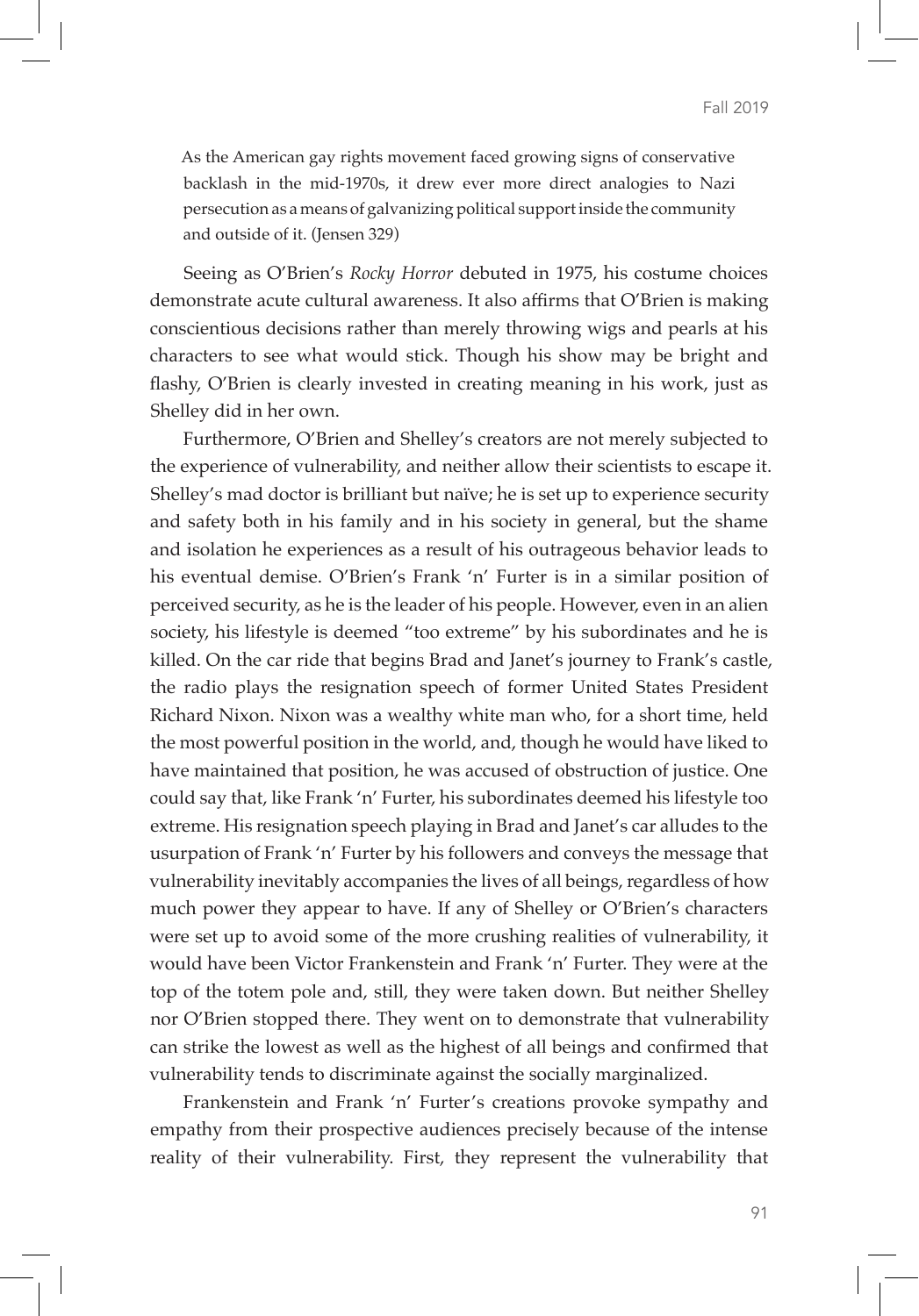accompanies physical appearance to which every person in this world experiences and can relate. For both creatures, appearance has a major impact on how they are received both by their parental figures as well as how they are received by society in general. Both Frankenstein and Frank are deeply affected by the appearance of their creations. When Frankenstein's monster is first brought to life, he immediately regrets that he failed to produce a being who was aesthetically pleasing. He laments, "How can I describe my emotions at this catastrophe, or how delineate the wretch whom with such infinite pains and care I had endeavoured to form? His limbs were in proportion, and I had selected his features as beautiful. Beautiful!—Great God" (Shelley 25). Frankenstein's monster, like all mortal beings, is unable to control his appearance. He cannot change his features into such that they would earn the affection of his creator or the world around him, and—even if he could change his physical nature into one that was more appealing he would not be able to escape the unfair influence that appearance has over the way one is treated. When Frank 'n' Furter introduces Brad and Janet to his own creation, he also demonstrates a preoccupation with his creature's physical appearance as he exclaims, "You see, you are fortunate for tonight is the night that my beautiful creature is destined to be *born*" (O'Brien; emphasis added). This time, unlike in Shelley's novel, the creator is successful in making a true work of art. Frank's creation, Rocky, is the picture-perfect encapsulation of masculine beauty stereotypes in 1970's America. This, however, does not make Frank 'n' Furter's creature any less vulnerable. Rather than being terribly ugly, Rocky is strikingly attractive and he, consequently, faces the same amount of discrimination and maltreatment, just in a different form.

As alluded to above, the relationship between creator and creature in both of these tales can be read as the relationship of a parent to his or her child, and physical appearance contributes to this dynamic in uncomfortable, dark ways. This parent-child relationship, in the case of both *Frankenstein* and *Rocky Horror*, is unhealthy and deeply abusive. For Victor's creation, appearance provokes verbal abuse, neglect, and eventual intent to do physical harm from his father figure. In the case of Rocky, appearance provokes sexual abuse and a complete loss of freedom as symbolized in the scene in which he is chained to the bed of his father figure. To make sure that audiences consistently remember the parent-child relationship between creator and creature, O'Brien costumes Rocky in nothing but a set of golden short-shorts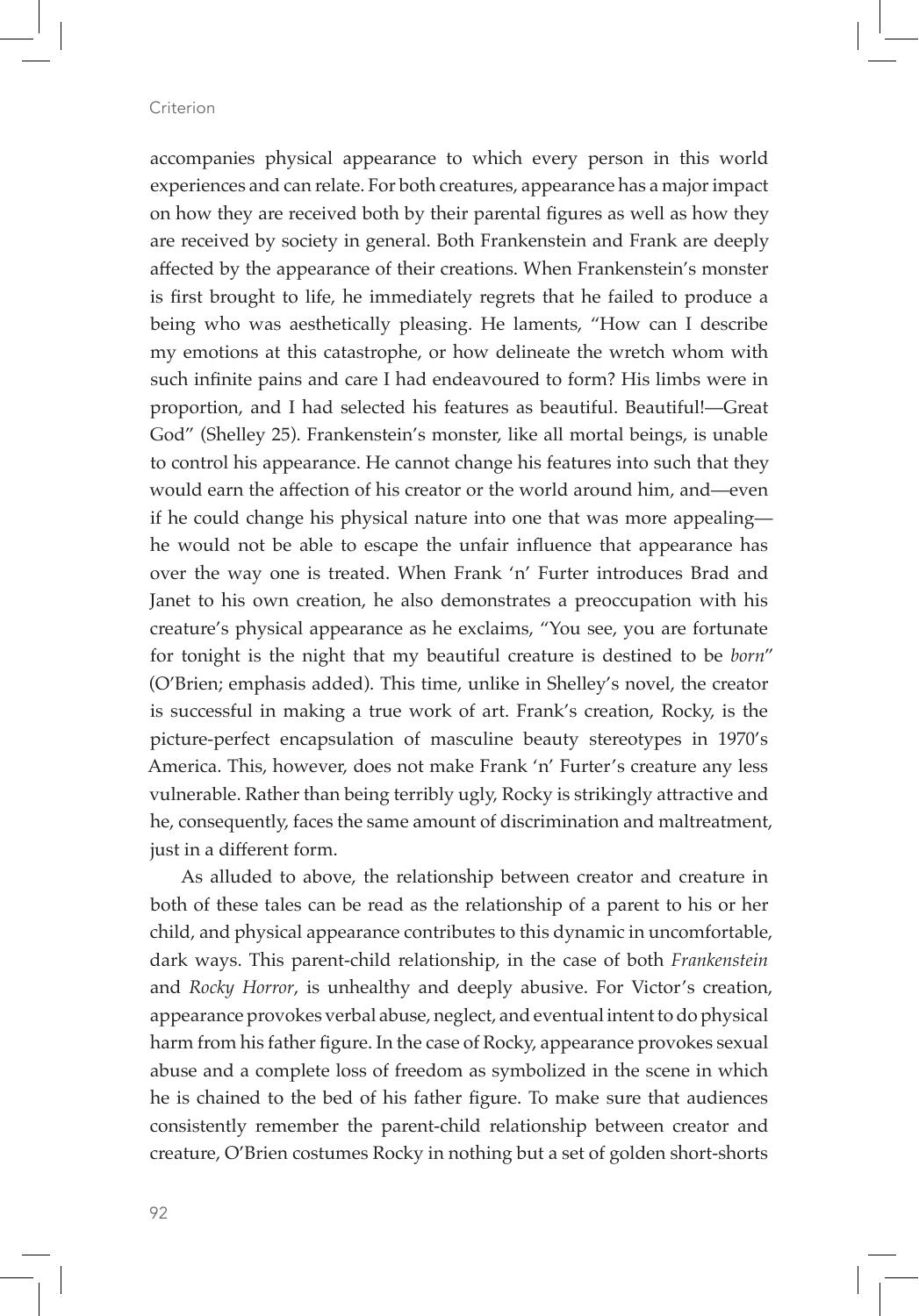that are fashioned in such a way that viewers cannot help but connect their form to that of a diaper. Frank sexualizes his "child" in a way that triggers the audience's intrinsic knowledge of the desperate vulnerability inseparably connected to the act of child molestation (Soman 23).

What's more, the vulnerability experienced by both creatures, enhanced and directly connected to physical appearance, extends outward from their familial relationships to their societal relationships. Victor's monster is rejected by the family in the cottage, whom he had come to love with deep sincerity, and he fails to find a single person in the world to befriend or accept him. Rocky, on the other hand, is taken advantage of by Janet (who is, arguably, recovering from her own sexual trauma). While she could have acted as a friend to Rocky without turning their encounter into a one of sexual exploitation, she perpetuates the cycle of sexual abuse by engaging in sexual intercourse with a man who was clearly half child. Here, pertaining to the matter of vulnerability experienced by the scientists' creations, there is a sort of call response taking place between Shelley and O'Brien's works. Shelley's monster is rendered deeply vulnerable by his ugliness and O'Brien's creation is rendered deeply vulnerable by his beauty. Shelley's newborn being's vulnerability is completely betrayed by his "father" who hated and abandoned his "child." O'Brien's newborn being's vulnerability is exploited by his "father" who pushes a cheap imitation of love onto his "child" through forced physical intimacy.

These observations, pertaining specifically to vulnerability, only scratch the surface of the material in both Richard O'Brien's *Rocky Horror Picture Show* and Mary Shelley's *Frankenstein*. The unexplored vulnerability matters because it is vulnerability that acts as the heart of each piece, providing truth, life, and longevity that horror and outrage never could. With the passing of time, Shelley and O'Brien's works would have fallen apart and out of the public eye completely if their monstrous creations had not been stitched together with everlasting threads of vulnerability. Readers and audiences are not simply entertained by these works, they are nourished by them—facing their own weaknesses and complexities vicariously, from a safe distance. Additionally, this study of vulnerability helps audiences understand that an authentic connection between *Rocky Horror* and *Frankenstein* exists. Beyond the shared plot points, horror, and outrage, it is ultimately the vulnerability that makes it undeniably clear that *The Rocky Horror Picture Show* is more than a ridiculous parody or castaway spoof of *Frankenstein*. The benefits of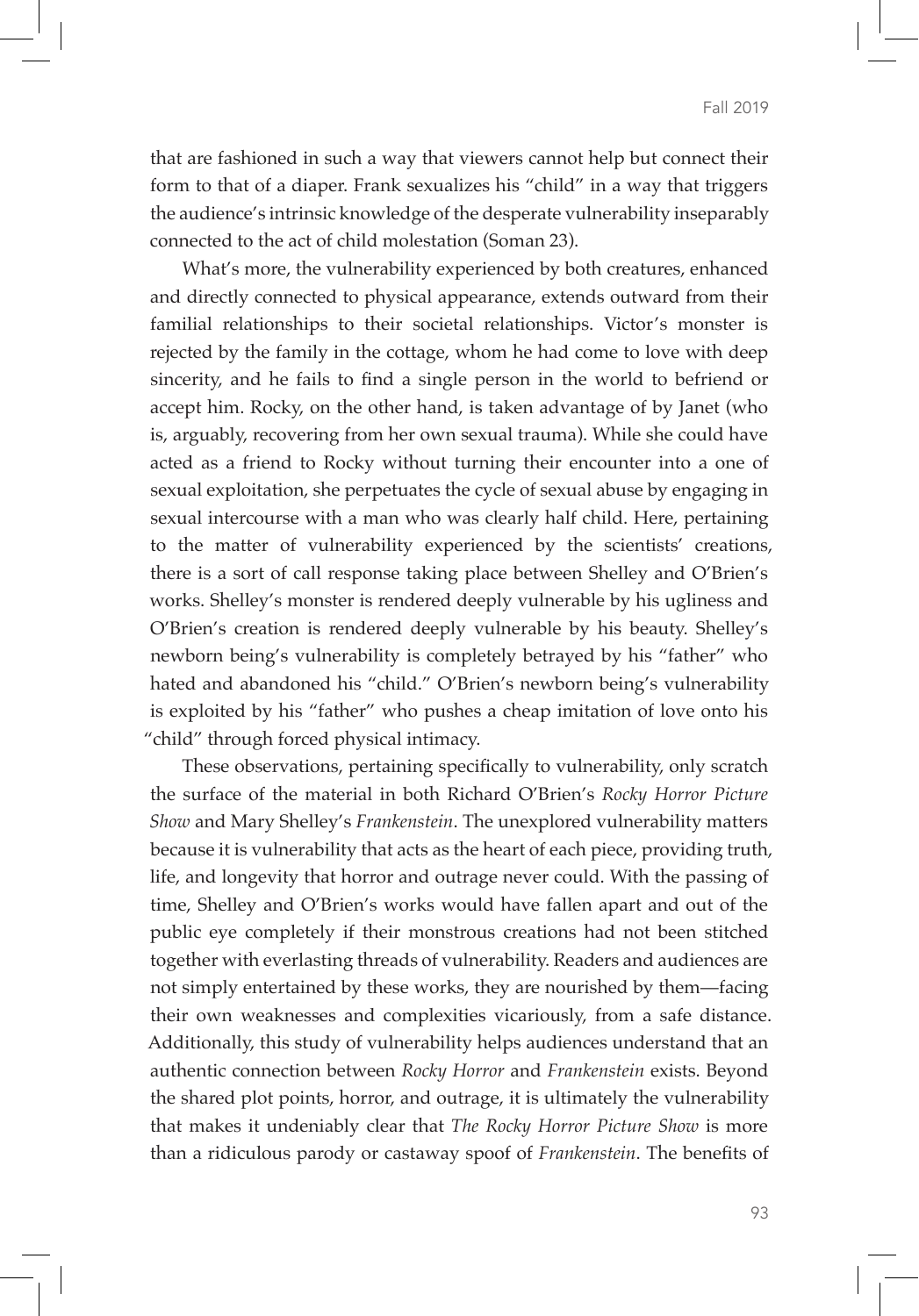acknowledging a true relationship between the two works are invaluable to the world of academia; especially to scholars who are invested in vulnerability studies. Finally, if the binding connection between *Rocky Horror* and *Frankenstein* is established through vulnerability, then it follows that the two pieces provide a window into the transformation of vulnerability from the year 1818 to 1975 and onward. With so much material yet to be unpacked, there is no reason that either Shelley's or O'Brien's monsters should not rage forward for many years to come. As long as there are members of our society who continue to reach inward—past the parts of themselves that are both ugly and beautiful, bold and curious, terrifying and terrified—toward their vulnerable, human cores that lie beneath, Frankenstein's monster and Frank 'n' Furter's beloved Rocky will rock on.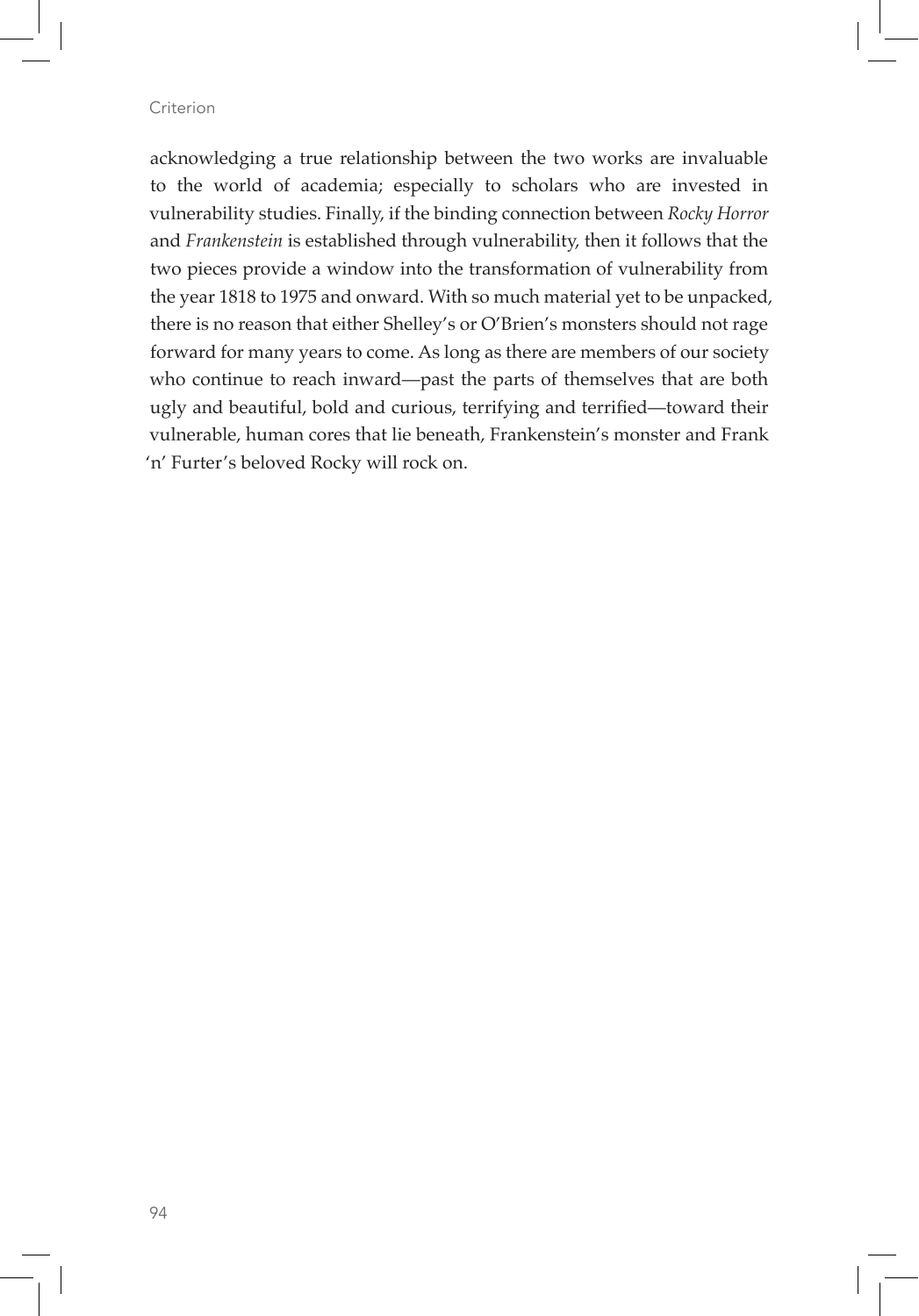## Works Cited

- Hitchcock, Susan Tyler. *Frankenstein A Cultural History*. Norton, W. W. & Company, Inc., 2007.
- Hutcheon, Linda, and Siobhan O'Flynn. *A Theory of Adaptation*. 2nd ed., Routledge, 2006.
- Jensen, Erik N. "The Pink Triangle and Political Consciousness: Gays, Lesbians, and the Memory of Nazi Persecution." *Journal of the History of Sexuality*, vol. 11, no. 1/2, 2002, p. 319.
- Latson, Jennifer. "How Rocky Horror Became a Cinematic Institution." *Time*, 14 Aug. 2015. *Time.com*. Web.
- O'Brien, Richard. "The Rocky Horror Picture Show Transcript." Edited by Andrew F Netherton, *Rocky Music The Musical World of Rocky Horror*, Shawn McHorse, 2018.
- Shelley, Mary Wollstonecraft. *Frankenstein: The Modern Prometheus*. Generic NL Freebook Publisher.
- Stam, Robert. *Literature through Film Realism, Magic, and the Art of Adaptation*. Malden MA: Blackwell Pub., 2005.
- Soman, Shaun. "Frank-N-Furter or the Modern Gothic: Adapted Subversion in The Rocky Horror Picture Show." *Film Matters*, vol. 7, no. 2, 2016, p. 22.
- Tyson, Christy, et al. "Our Readers Write: What Is the Significance of the Rocky Horror Picture Show? Why Do Kids Keep Going to It?" *The English Journal*, vol. 69, no. 7, 1980, pp. 60–62.
- Zutter, Natalie. "Our Favorite Frankenstein Adaptations, Ranked From Least to Most Faithful." *Articles*, Bookish, 23 Jan. 2014.